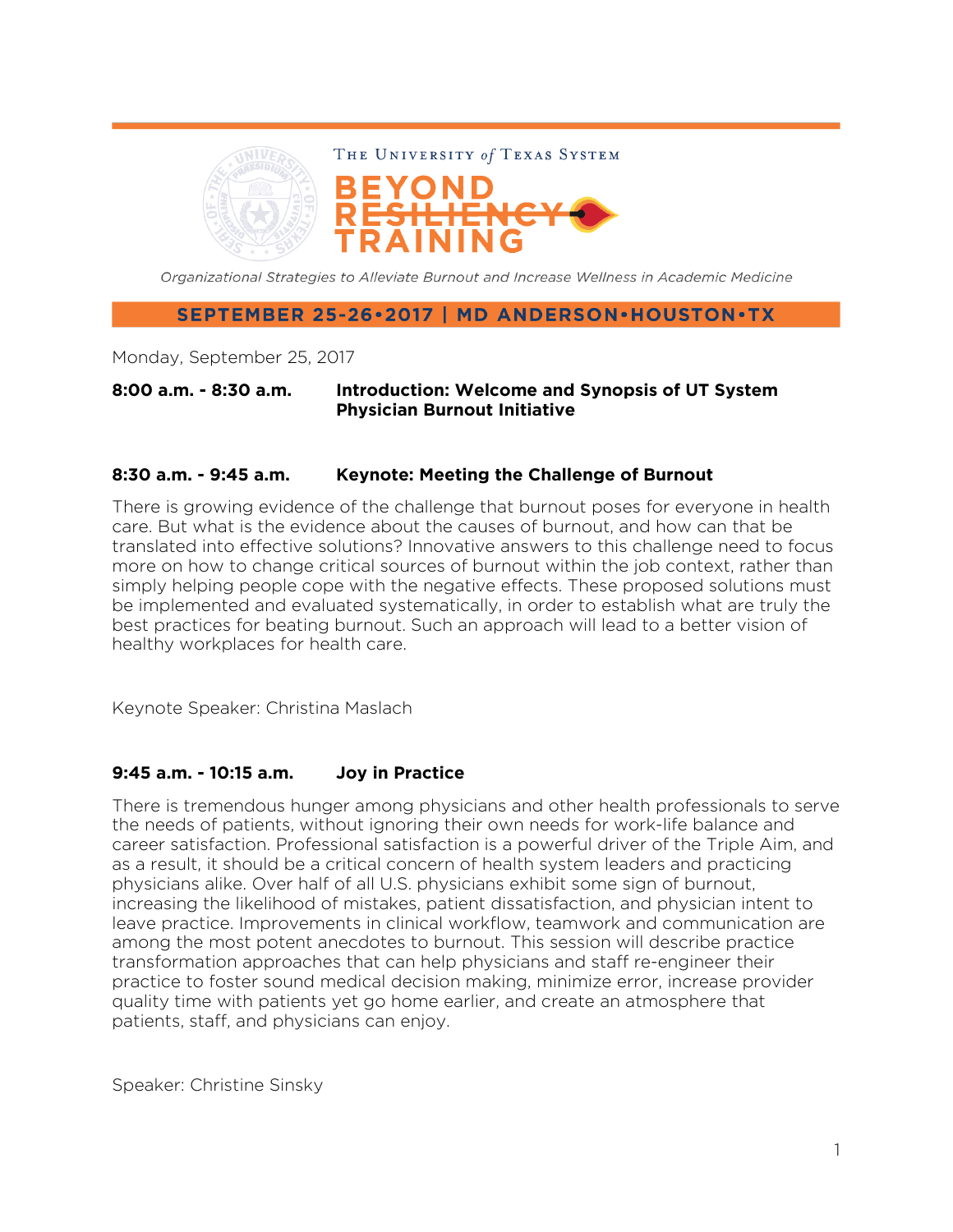# **10:30 a.m. - 11:00 a.m. Transforming Ambulatory Practice**

Clinician burnout is associated with a number of factors, including clinicians spending a great deal of time doing work that is below their level of training and thus unsatisfying and inefficient. One structural antidote to these factors is the building of teams that truly share the care with clinicians. Professional team members - in particular nurses, pharmacists and behaviorists - are capable of independently caring for many patients in a typical ambulatory practice panel. Unlicensed team members, in particular medical assistants - if at least two are available per clinician and if properly trained - can assume responsibility for electronic medical records (EMR) documentation, population management, and health coaching. Some exemplar primary care practices have succeeded in creating effective teams that reduce burnout and have constructed a business case to support those teams. Lessons from primary care can help to inform transformation in specialty ambulatory practices.

Speaker: Thomas Bodenheimer

## **11:00 a.m. - 11:30 a.m. Exploring Solutions in Education and Training**

Research has shown that medical students, residents, and fellows experience high rates of burnout, depression, and suicidal ideation. What is it about the educational and training environment that fosters these problems? What is the impact on trainees and patients, and what can we do to fix it? Dr. West will review the research to date and propose solutions and best practices for improving the ways we train future generations of physicians.

Speaker: Colin West

## **12:00 p.m. - 12:30 p.m. Doctors on Life Support: Inside the Movement to Save the Mental Health of America's Physicians**

Mandy Oaklander's TIME magazine in-depth feature story, "Doctors on Life Support," showed how long shifts and toxic working conditions contribute to alarming rates of burnout, clinical depression and suicide in our nation's doctors. Oaklander's story helped change the public perception of medicine from that of a privileged and glamorous career to what it really is: hard work. It also validated the concerns of those who are sounding alarms about physician burnout and its threat to the future of the profession. Using anecdotes and photographs, Ms. Oaklander will tell the stories of the doctors she met in the trenches of the American health care system.

Speaker: Mandy Oaklander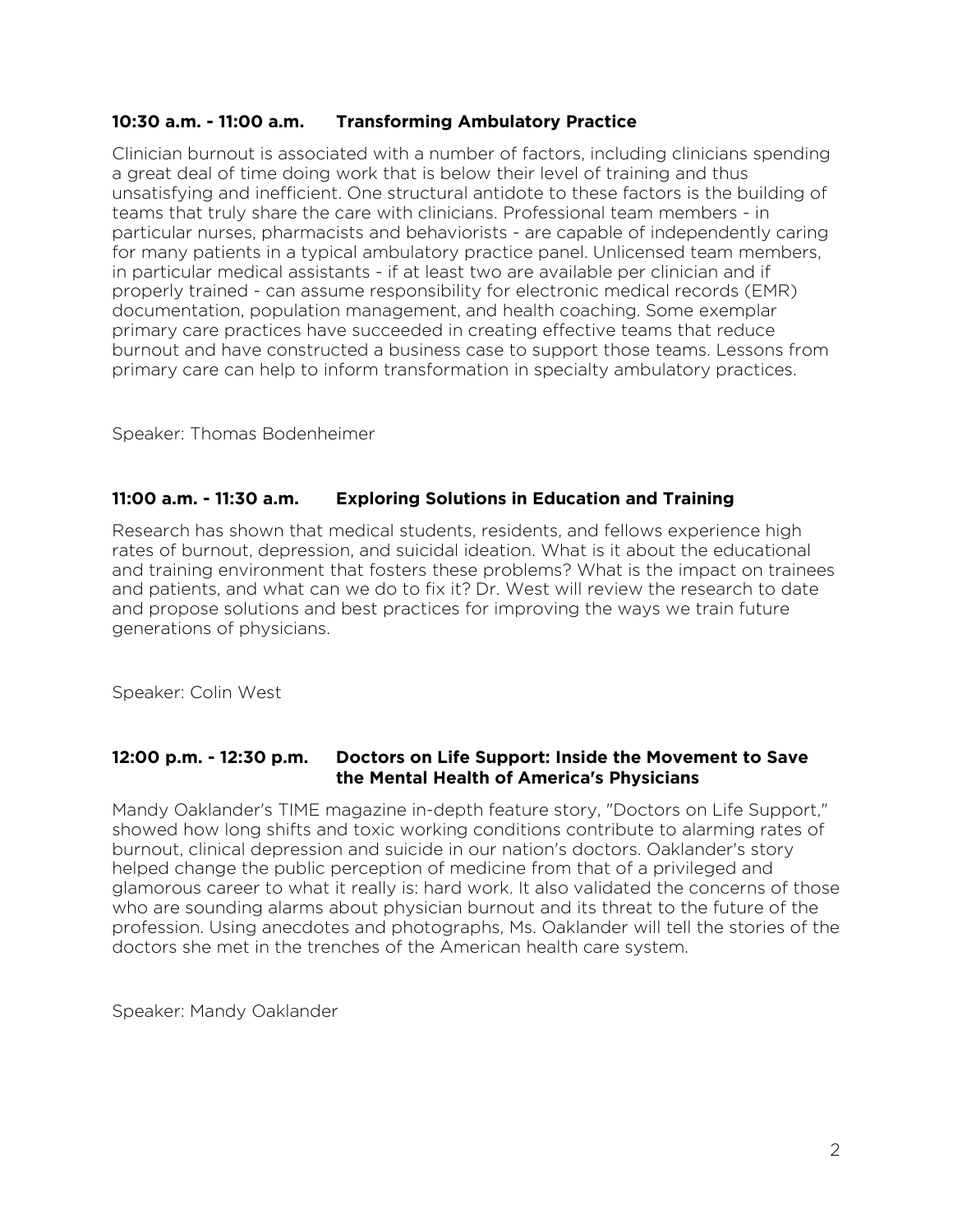#### **12:30 p.m. - 12:45 p.m. The National Academy of Medicine Action Collaborative on Clinician Well-Being and Resilience**

Speaker: Charlee Alexander

# **1:00 p.m. - 1:45 p.m. Panel Discussion 1: Organizational Initiatives to Combat Physician Burnout**

Panelists: S. Claiborne "Clay" Johnston, Christine Sinsky, Lucia Siegel Sommers

Moderator: Martha Gerrity

### **1:45 p.m. - 2:45 p.m. Keynote: Exploring Solutions in Physician Leadership, Community Building, and Faculty Voice**

Over the past few years, the Mayo Clinic has served as a laboratory for discovering best practices for preventing and reducing physician burnout. Dr. Shanafelt's research has shown that there are at least three things health care organizations can do to make a significant difference: (1) training department chairs to be effective leaders; (2) fostering community and meaning within the clinical teams; and, (3) empowering physicians to identify and address clinical and institutional drivers of burnout. Dr. Shanafelt will discuss the lessons Mayo has learned and how they might be implemented at other academic health institutions.

Keynote Speaker: Tait Shanafelt

# **3:00 p.m. - 4:00 p.m. Breakout 1**

#### Medical School and Residency Training

These sessions provide symposium participants an opportunity to share their organizations' experiences in addressing key drivers of burnout. What has worked? What hasn't? What are the challenges in marshaling support from organizational leadership? What resources are needed? What strategies have proved effective in changing the culture of the organization? How can local and national organizations collaborate to address the key drivers of burnout? UT System faculty leaders will take notes and report a synopsis to the symposium on Tuesday morning.

Moderators: David Callender, Colin West

Reporter: Dwain Thiele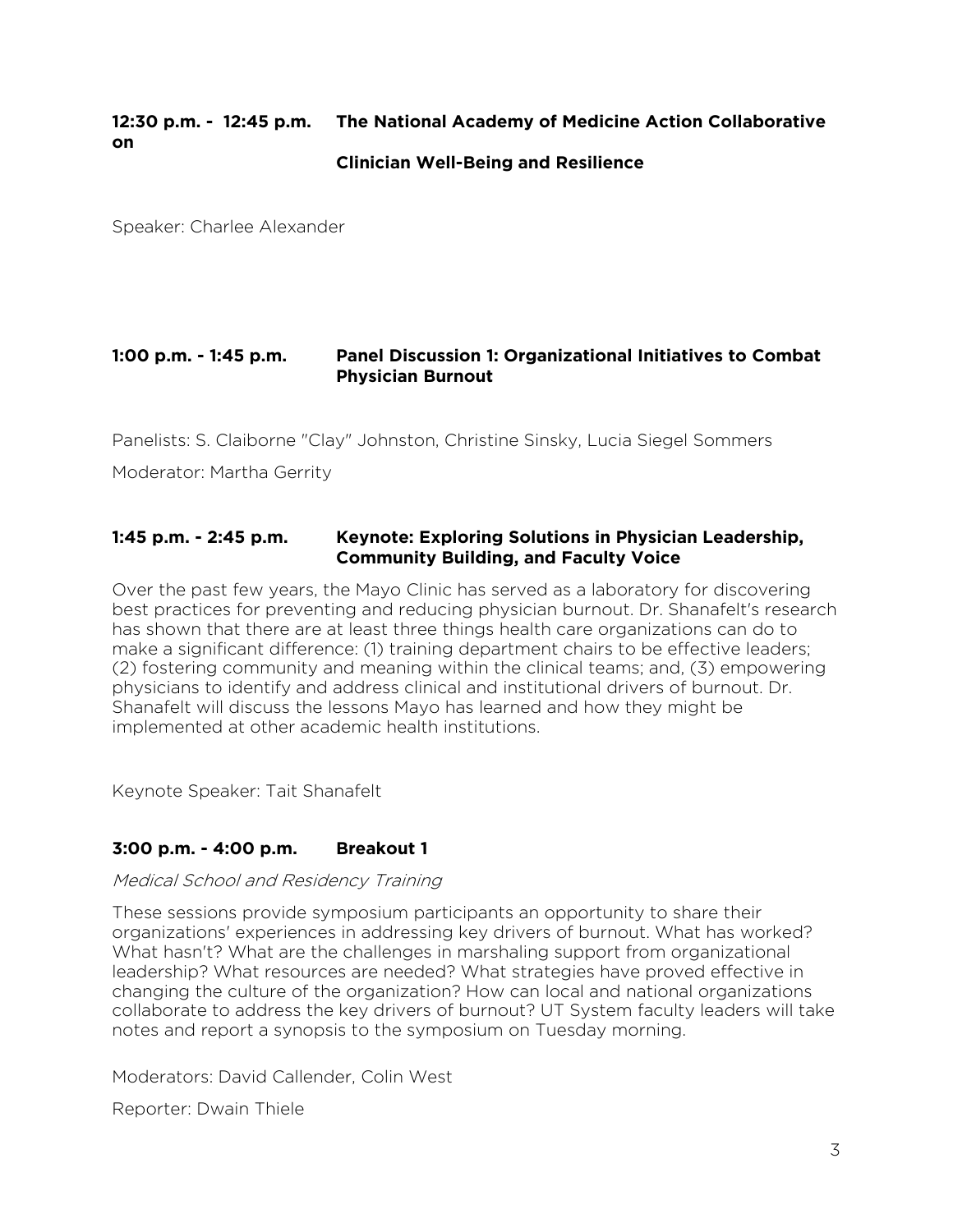Physician Leadership, Community Building, and Faculty Voice

Moderators: Tony Cucolo, R. Kevin Grigsby, Tait Shanafelt

Reporter: Suman Challa

# **4:00 p.m. - 5:00 p.m. Breakout 2**

## Clinical Optimization and Medical Documentation

These sessions provide symposium participants an opportunity to share their organizations' experiences in addressing key drivers of burnout. What has worked? What hasn't? What are the challenges in marshaling support from organizational leadership? What resources are needed? What strategies have proved effective in changing the culture of the organization? How can local and national organizations collaborate to address the key drivers of burnout? UT System faculty leaders will take notes and report a synopsis to the symposium on Tuesday morning.

Moderator: Thomas Bodenheimer, Christine Sinsky

Reporter: Gurur Biliciler-Denktas

# Redefining and Advocating New Models of Care

These sessions provide symposium participants an opportunity to share their organizations' experiences in addressing key drivers of burnout. What has worked? What hasn't? What are the challenges in marshaling support from organizational leadership? What resources are needed? What strategies have proved effective in changing the culture of the organization? How can local and national organizations collaborate to address the key drivers of burnout? UT System faculty leaders will take notes and report a synopsis to the symposium on Tuesday morning.

Moderators: S. Claiborne "Clay" Johnston, William Tierney

Reporter: Shan Zhao

**5:00 p.m. - 6:00 p.m. Poster Session**

**- End of Day 1 -**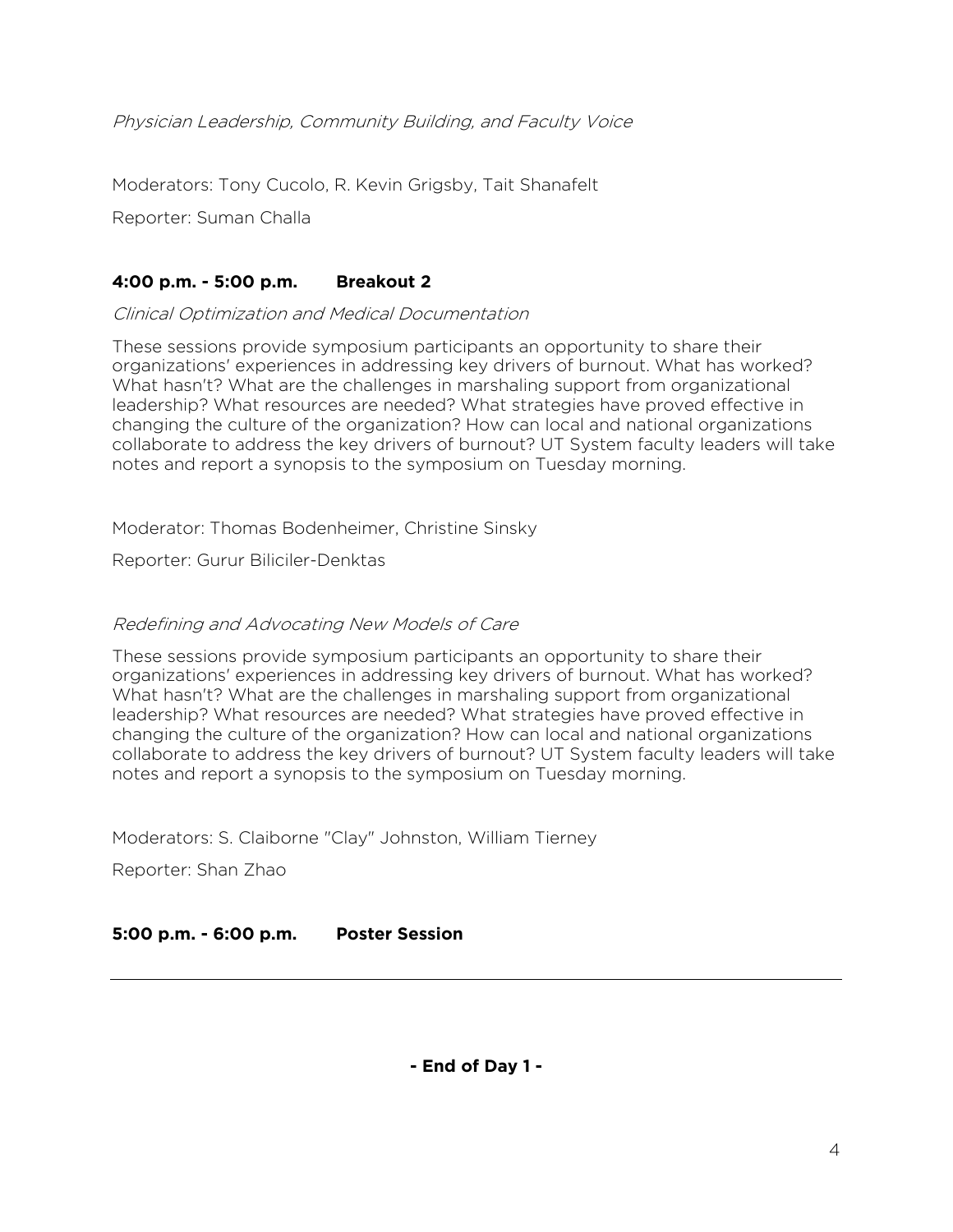Tuesday, September 26, 2017

# **8:15 a.m. - 8:30 a.m. Second Day Welcome**

Speaker: Raymond Greenberg

## **8:30 a.m. - 9:15 a.m. Panel Discussion 2: Summary Report, Day 1 Breakout Sessions**

Panelists: Gurur Biliciler-Denktas, Suman Challa, Dwain Thiele, Shan Zhao

Moderator: Warren Holleman

### **9:15 a.m. - 10:15 a.m. Exploring Solutions in Changing the Value System and Re-aligning the Financial Structure of the Institution**

Growing clinician burnout in the U.S. is nearing public health crisis levels. Each year, 400 physicians commit suicide, a rate more than twice that of the general population. Nearly one-third of nurses are emotionally exhausted. The traditional culture of health care - characterized by hierarchy, autonomy, competition, and individualism - has created an environment that makes it difficult for physicians to ask for help or seek care when they need it. The effects of this problem extend beyond the individual health care worker - burnout has been shown to lead to impaired professionalism, high staff turnover, a decrease in patient satisfaction, and an increase in medical errors. How are we to care for others if we cannot care for ourselves? Clearly, we must do a better job of creating environments that strengthen resilience and support the well-being of clinicians and other health care workers. Dr. Kirch will present a framework outlining the domains influencing clinician well-being, including the work environment, learning environment, and personal and professional factors. He will then delve into causal factors in each of these domains, including administrative and regulatory burdens, power differentials and mistreatment, and isolation and work-life imbalance. He will also examine the positive forces at work in each domain that promote wellness, social support, and group connectedness. Finally, Dr. Kirch will review the growing national momentum behind efforts to identify and implement evidence-based solutions promoting clinician well-being and combating burnout, depression, and suicide among U.S. health care workers. While much work remains to be done to create a healthy and resilient clinician workforce, addressing this problem at a national level will make a difference in the lives of clinicians, in the cultures of our institutions, and ultimately, in the outcomes of our patients.

Speaker: Darrell Kirch